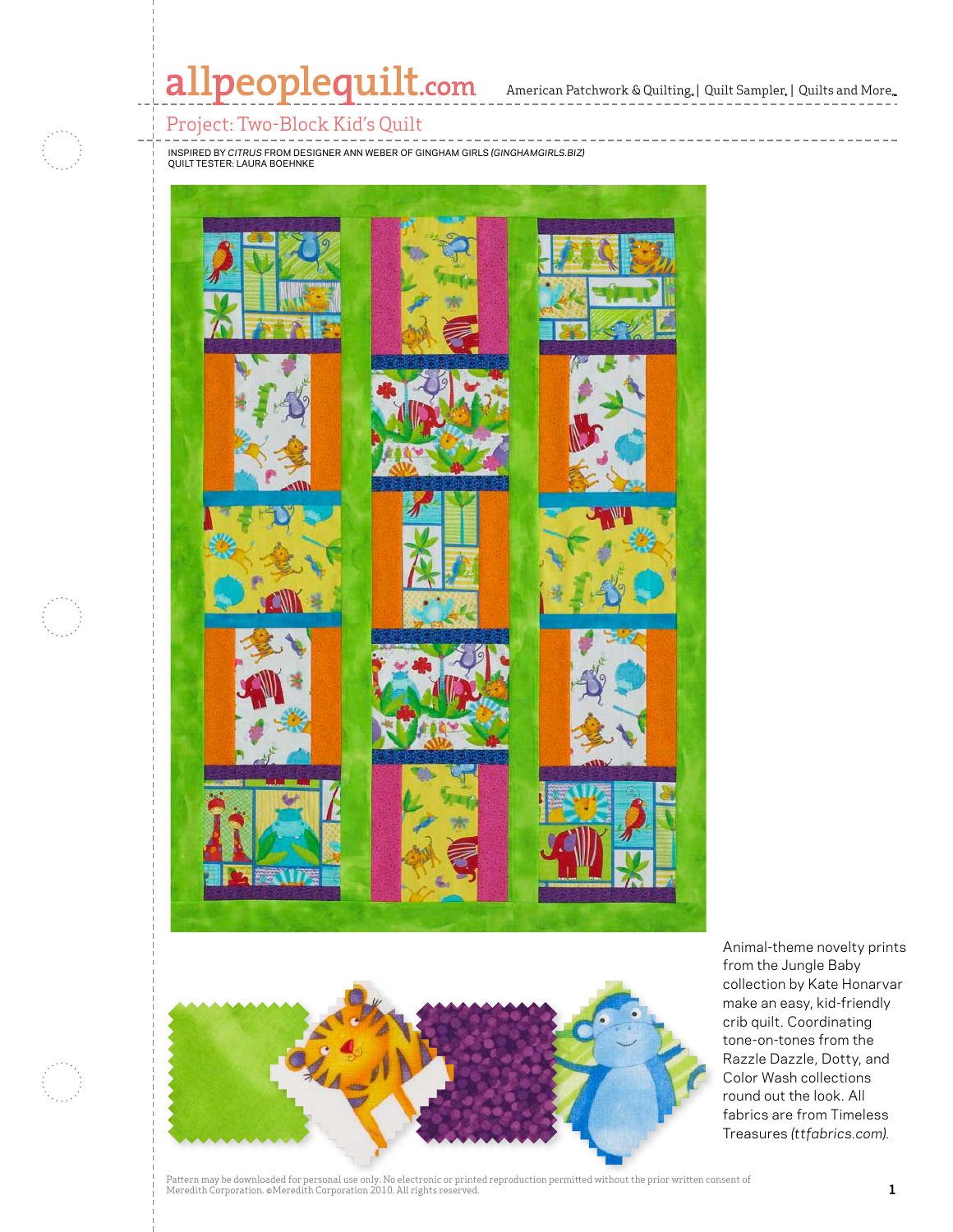## allpeoplequilt.com

American Patchwork & Quilting, | Quilt Sampler, | Quilts and More...

Project: Two-Block Kid's Quilt

#### **Materials**

- **•**  1⁄8 yard *each* of purple, dark blue, blue, and bright pink prints (A and B blocks)
- **1⁄4** yard orange print (B blocks) **• 1 yard total assorted animal**
- novelty prints (A and B blocks) **• 1 yard mottled lime green** (sashing, binding)
- **1%** yards backing fabric
- **•**  <sup>44</sup>×58" batting

Finished quilt: 351/2×491/2" Finished blocks: 9" square

Quantities are for 44/45"-wide, 100% cotton fabrics. Measurements include 1/4" seam allowances. Sew with right sides together unless otherwise stated.

#### Cut Fabrics

Cut pieces in the following order.

**From purple print, cut:**

- **•** 8-11/<sub>2×</sub>91/<sub>2</sub>" rectangles **From dark blue print, cut:**
- **•** 4-11/2×91/2" rectangles **From blue print, cut:**
- **•** 4-11/<sub>2×</sub>91/<sub>2</sub>" rectangles
- **From bright pink print, cut: •** 4-21/<sub>2</sub>×91/<sub>2</sub>" rectangles **From orange print, cut:**
- **10–21/2×91/2**" rectangles **From assorted animal novelty prints, cut:**
- **•**  8—71⁄2×91⁄2" rectangles (If prints used are directional, cut so rectangles will be horizontal in the finished quilt.)
- **•** 7-51/2×91/2" rectangles (If prints used are directional, cut so rectangles will be vertical in the finished quilt.)
- **From mottled lime green, cut:**
- 7-21⁄<sub>2×42</sub>" strips for sashing ■ 5-21⁄2×42" binding strips

#### Assemble Blocks

- 1. Sew purple print  $1\frac{1}{2} \times 9\frac{1}{2}$ " rectangles to long edges of an animal novelty print 71/2×91/2" rectangle to make a purple Block A (Diagram 1). Press seams toward purple print. The block should be 91⁄2" square including seam allowances. Repeat to make four purple A blocks total.
- 2. Using dark blue print  $1\frac{1}{2} \times 9\frac{1}{2}$ rectangles instead of purple print, repeat Step 1 to make two dark blue A blocks.
- 3. Using blue print  $1\frac{1}{2} \times 9\frac{1}{2}$ " rectangles instead of purple print, repeat Step 1 to make two blue A blocks.
- 4. Sew bright pink print  $2\frac{1}{2}\times 9\frac{1}{2}$ " rectangles to long edges of an animal novelty print 51/2×91/2" rectangle to make a pink Block B (Diagram 2). Press seams toward bright pink print. The block should be 91⁄2" square including seam allowances. Repeat to make a second pink Block B.
- 5. Using orange print  $2\frac{1}{2}\times 9\frac{1}{2}$ " rectangles instead of bright pink print, repeat Step 4 to make five orange B blocks.

### Assemble Quilt Top

- 1. Cut and piece mottled lime green 21⁄2×42" strips to make:
	- 4–21⁄2×451⁄2" sashing strips
	- **•** 2-21/<sub>2</sub>×351/<sub>2</sub>" sashing strips
- 2. Lay out blocks in three vertical rows, alternating A and B blocks (Quilt Assembly Diagram). Sew together blocks in each row; press seams toward A blocks.

**3.** Join block rows and long mottled lime green sashing strips (Quilt Assembly Diagram). Add short mottled lime green sashing strips to top and bottom edges to complete quilt top. Press all seams toward sashing.

## Finish Quilt

- 1. Layer quilt top, batting, and backing; baste. Quilt as desired.
- 2. Bind with mottled lime green binding strips.